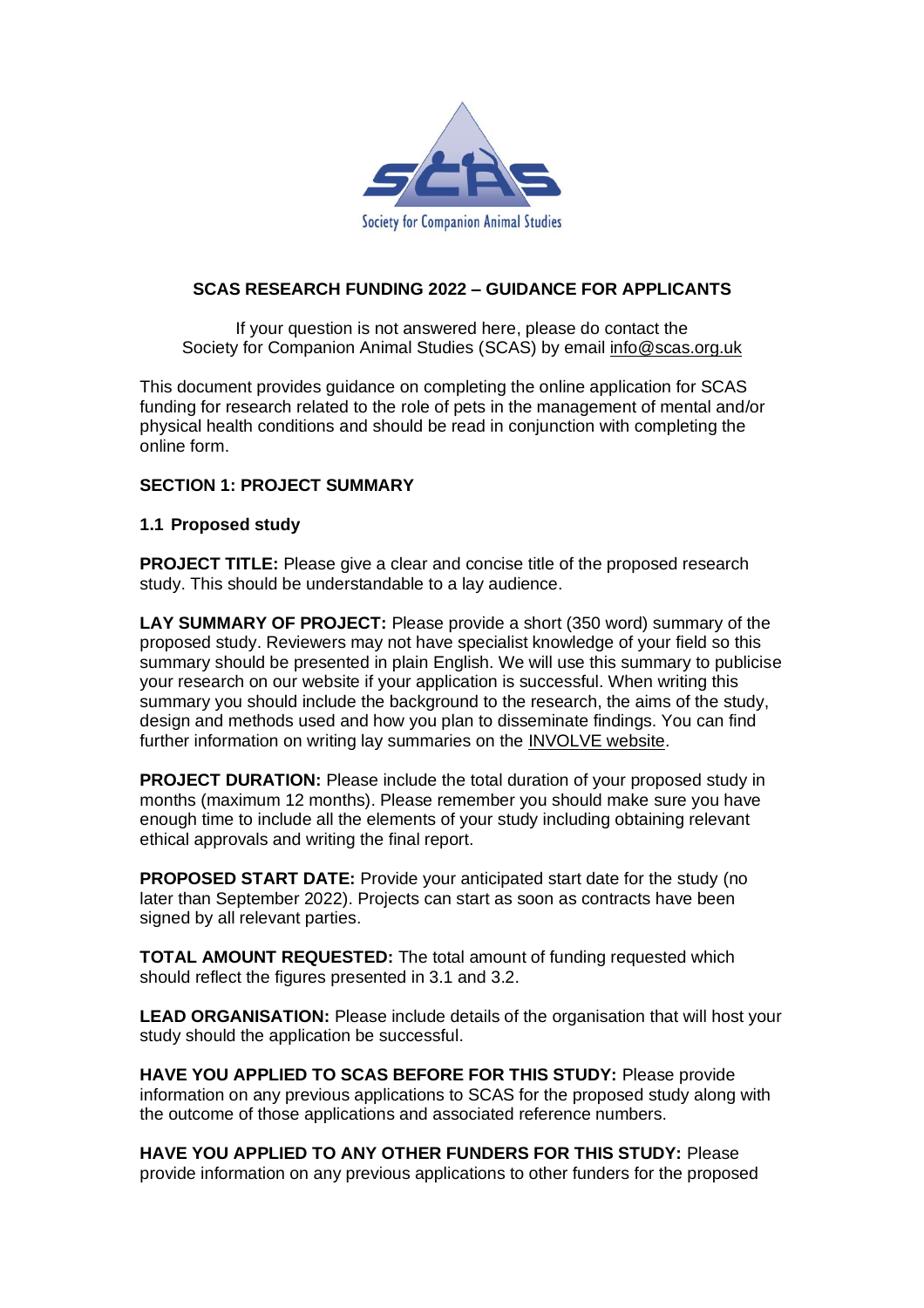study along with the outcome of those applications and any associated reference numbers.

### **1.2 Details of lead applicant/corresponding applicant**

**NAME:** Include the full name (including title) of the lead/corresponding applicant. For undergraduate projects the student can be the lead/corresponding applicant but CVs for both the student and supervisor should be included with the application.

**QUALIFICATIONS:** Include all qualifications of the lead/corresponding applicant.

**ORGANISATION:** Provide the name of the organisation that the lead/corresponding applicant is applying through.

**ADDRESS:** Provide the full postal address for the organisation that the lead/corresponding applicant is applying through.

**TELEPHONE NUMBER:** Provide the telephone number that the lead/corresponding applicant can be contacted on for queries about the application.

**EMAIL:** Provide the email address that the lead/corresponding applicant can be contacted on for queries about the application.

**SPECIFY ROLE IN RESEARCH:** Please specify in 200 words the role that the lead/corresponding applicant will have in the research. This can be elaborated further in section 2.1 Research Plan under the research expertise and management subsections.

#### **1.3 Details of any partner organisations**

Please include detail in this section on any partner organisations and their role in the proposed study.

#### **1.4 Details of any co-applicants**

Please include detail in this section on any co-applicants who will be involved in delivering the study and describe their role in the proposed project.

## **1.5 Type of funding**

Please specify the type of funding you are applying for.

## **SECTION 2: PROJECT DETAILS**

#### **2.1: Detailed project plan**

Using all of the headings in the order presented below, please use this section to clearly describe your proposed study. Tables, illustrations and graphs can be used to further demonstrate the research plan but should not detract from the main text.

Please ensure the information provided is accurate, concise, clearly laid out and gives sufficient detail for the funding panel to consider the methodological quality of the study. The word limit for the research plan is 2,500 words. References provided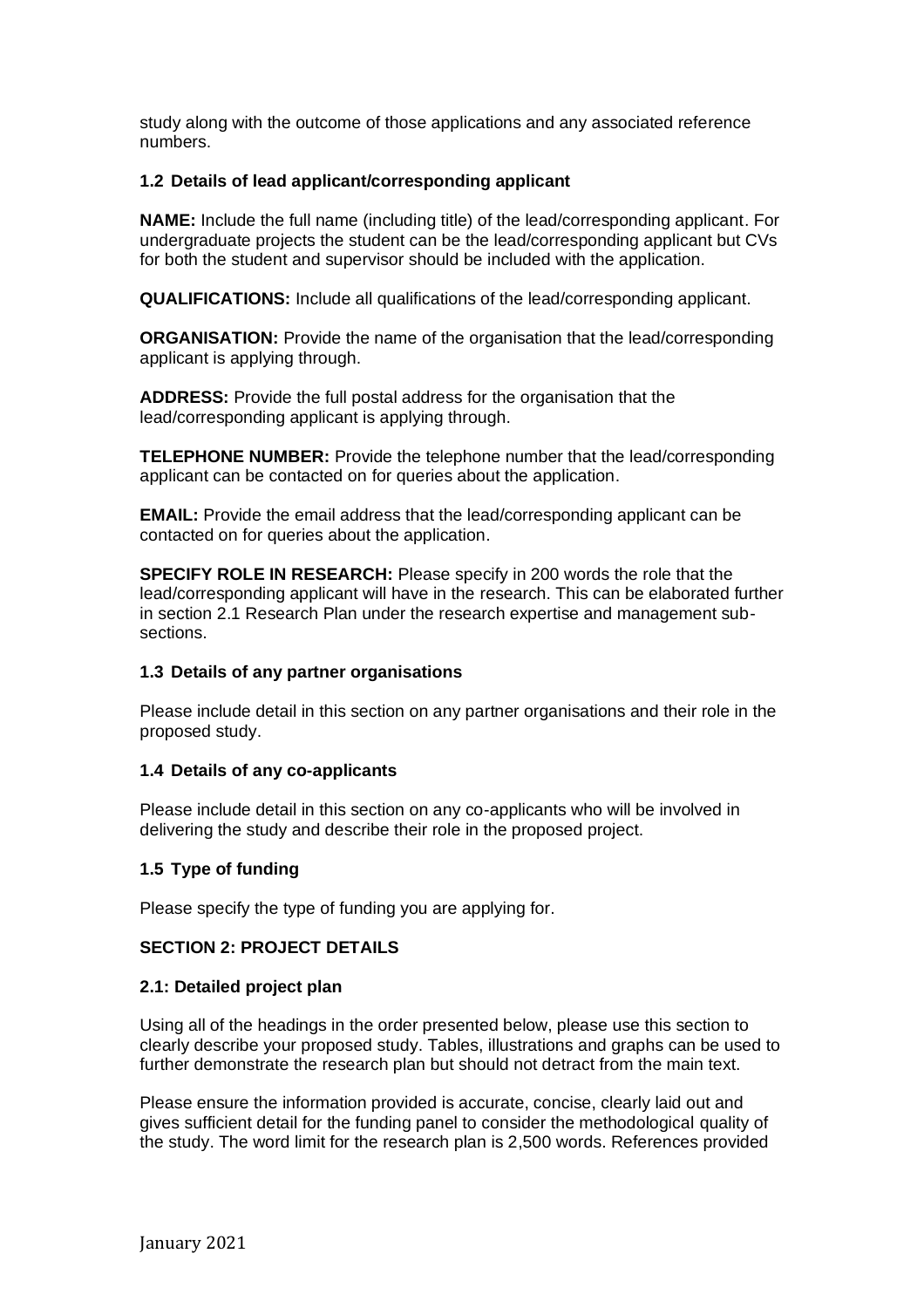in APA format and limited to one page should be included as an attachment to the application.

For open access projects, applicants should still provide detail on the work undertaken and for which open access funding is requested to enable the reviewers to access scientific quality and potential impact. Please write N/A for any sections that are not relevant.

#### *Background and rationale*

Ensure you provide sufficient detail on the nature of the study and how this will fill a gap in current evidence. Outline a clear need for the study based on current research and describe the potential for impact on people and animals as well as health and care services.

#### *Links to SCAS objectives*

Ensure your application outlines clearly how the proposed study addresses the key objectives of SCAS:

- Advance the understanding of relationships between people and companion animals
- Promote the quality of life of people and companion animals by encouraging responsible attitudes
- Disseminate information about human/companion animal relationships

#### **We are currently prioritising applications for research that focusses on the role of pets in the management of mental and/or physical health conditions**

#### *Aims and objectives*

Please clearly state the overarching aims/objectives of the proposed research and include key research questions and where relevant any hypotheses to be tested.

#### *Research plan*

You should ensure you dedicate sufficient word count to this section to ensure the review panel can fully assess your proposed methods.

Describe the proposed methodology and how these will address the project's aims/objectives. Include information on particular methodological approaches and why these have been chosen using references to support these decisions. Please include information on decisions relating to sample size, inclusion/exclusion criteria/recruitment and sampling, data collection approaches and analytical approaches where relevant.

#### *Dissemination and impact*

Please consider who the beneficiaries of the studies are, how relevant stakeholders will find out about the study and what the potential impact of your study is on people, animals and other relevant organisations. Applicants are advised to consider traditional (e.g. journal articles) and non-traditional dissemination pathways (e.g. blogs, podcasts etc.) in order to ensure optimal pathways to impact.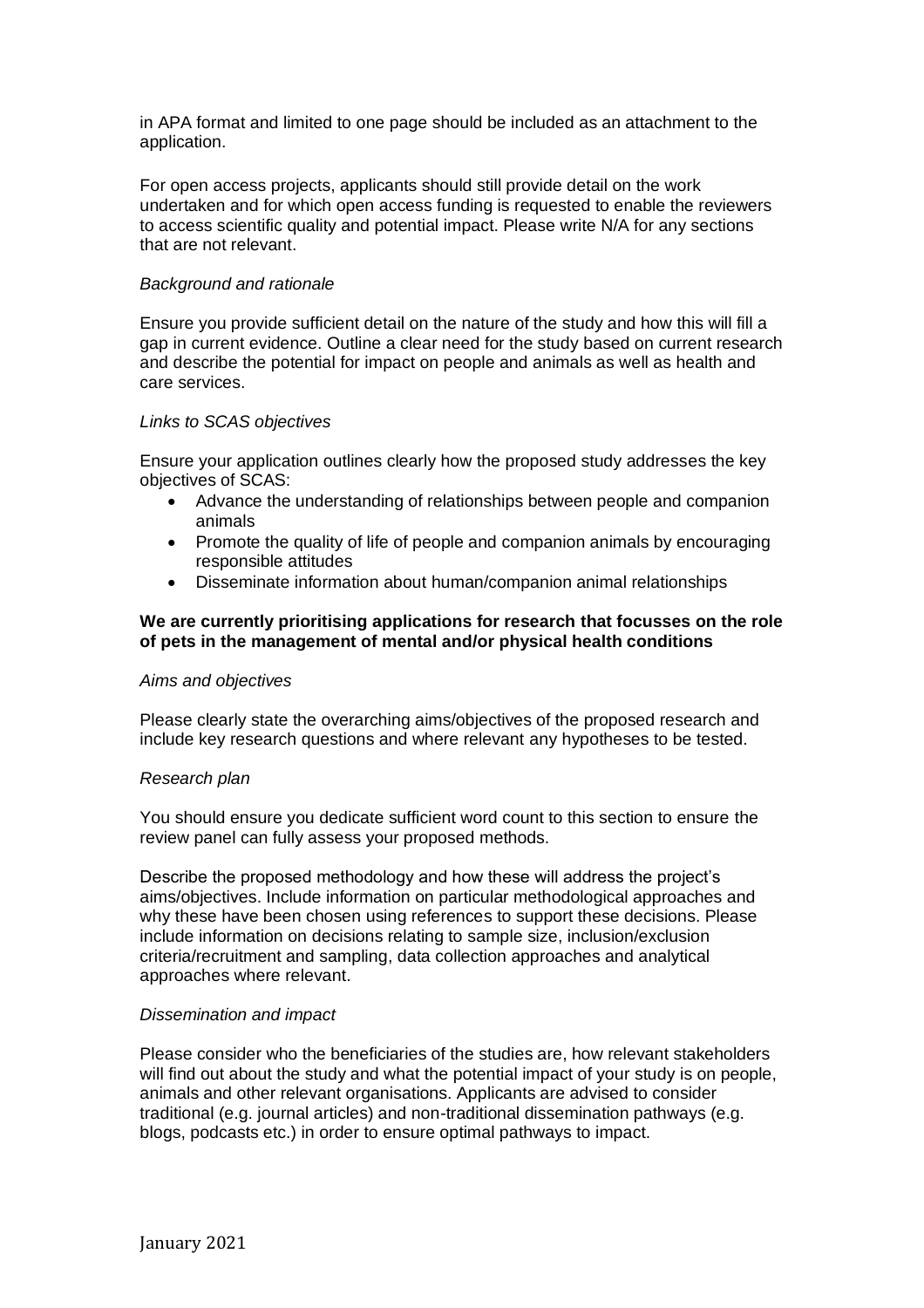#### *Management*

Describe the management structures and processes to ensure the project runs to time and to protocol.

#### *Ethical considerations and approvals required*

Please outline the relevant ethical considerations of your proposed research and how these will be addressed. Please refer to the BPS guidelines for the undertaking of ethical research [\[https://www.bps.org.uk/news-and-policy/bps-code-human-research](https://www.bps.org.uk/news-and-policy/bps-code-human-research-ethics-2nd-edition-2014)[ethics-2nd-edition-2014\]](https://www.bps.org.uk/news-and-policy/bps-code-human-research-ethics-2nd-edition-2014). Please also identify the ethical approvals that will be required and when these will be obtained.

#### *Patient and Public Involvement*

Describe the ways in which patients and the public will be involved in your research project.

### *Research expertise*

Justify why your proposed team is best placed to deliver the research study drawing on relevant skills, experiences and track records.

### *Success criteria and barriers to proposed work*

Please include information on the criteria against which you will consider your study to have been successful and outlines any potential barriers to your study and how you plan to address them.

# **SECTION 3: DETAILED BUDGET**

## **3.1 Detailed budget breakdown**

Provide a detailed budget breakdown providing detail against each heading. Provide additional heading as necessary. Total amounts should correspond with 3.2 and 1.1.

## **3.2 Justification of resources**

Please provide a breakdown of the costs implicating in undertaking your proposed study and provide justification for the resources requested including:

- 1. Staff costs
- 2. Travel subsistence and conference fees
- 3. Dissemination costs
- 4. Equipment
- 5. Consumables
- 6. Patient and public involvement
- 7. Any other direct costs

Please use this section to justify how your project represents value for money. Word limit: 500 words. Organisational overheads are not eligible for funding. Costs need to be provided in GBP.